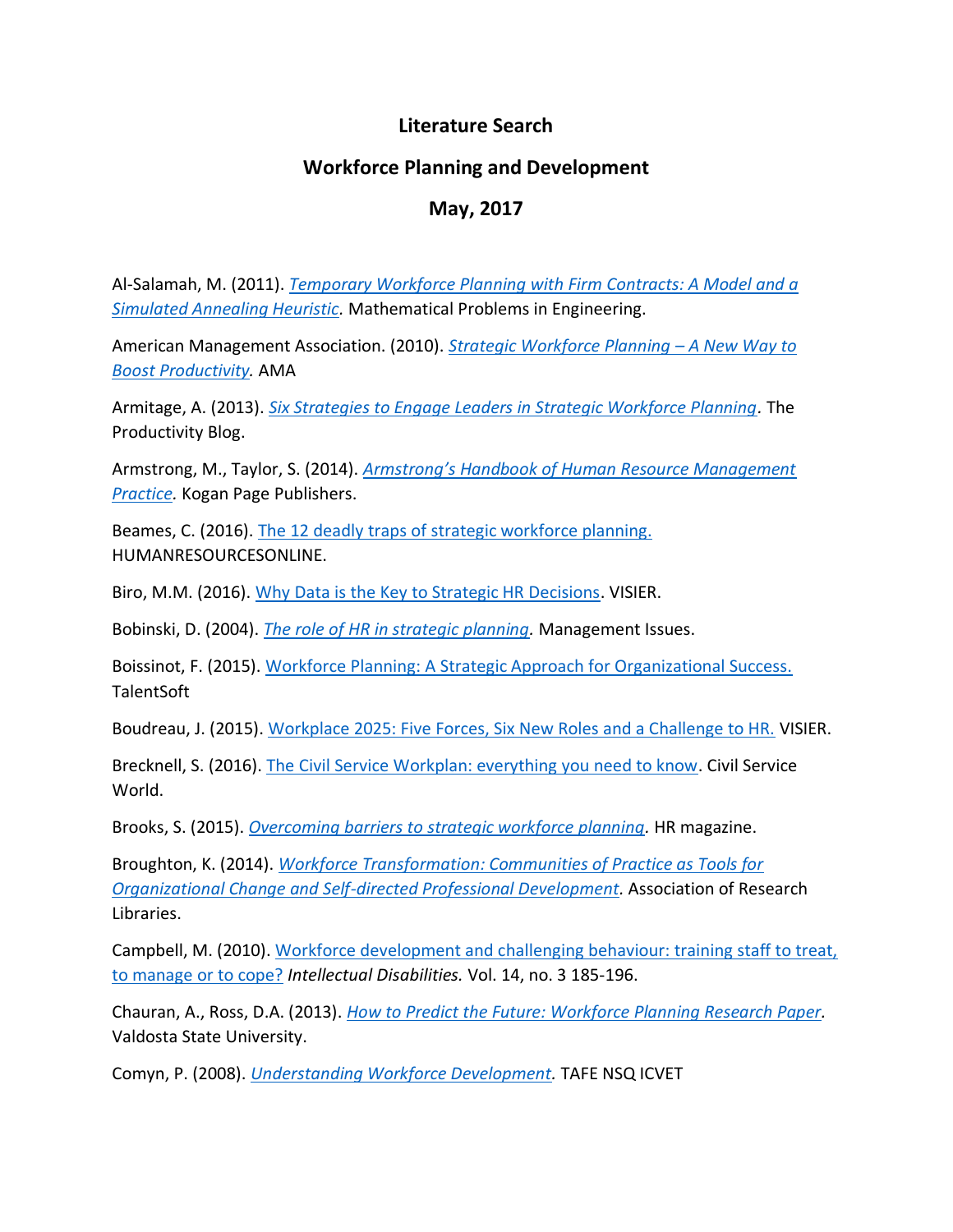Conlon, R., Norman, E.M., Sorensen, A. (2010). [Using Workforce Planning as Part of a Talent](https://www.safaribooksonline.com/library/view/the-talent-management/9780071739054/ch44.html)  [Management Program.](https://www.safaribooksonline.com/library/view/the-talent-management/9780071739054/ch44.html) Sibson.

Cook, I. (2017). [A New Workforce Planning Model](https://www.visier.com/workforce-intelligence-101/new-workforce-planning-model/) : Why Position Management is Flawed. VISIER.

Crawshaw, J., Budhwar, P., Davis, A. (2014). *[Human Resource Management: Strategic and](https://research.aston.ac.uk/portal/en/researchoutput/human-resource-management%289f6a4f83-24fb-4dfe-a87e-6dacd001e614%29.html)  [International Perspectives.](https://research.aston.ac.uk/portal/en/researchoutput/human-resource-management%289f6a4f83-24fb-4dfe-a87e-6dacd001e614%29.html)* Sage.

Crettenden, I.F., McCarty, M.V., Frenech, B.J., Heywood, T., Taitz, M.C., and Tudman, S. (2014). *[How evidence-based workforce planning in Australia is informing policy development in the](http://link.springer.com/article/10.1186%2F1478-4491-12-7)  [retention and distribution of the health workforce.](http://link.springer.com/article/10.1186%2F1478-4491-12-7)* Human Resources for Health.

Croteau, P. (2009). *[Workforce Planning is Bigger than H1N1.](http://www.legacybowes.com/talent-management/367-workforce-planning-is-bigger-than-h1n1.html)* Legacy Bowles Group.

Cunningham, T. (2013). *[Workforce Planning Literature Review.](http://www.rwwa.com.au/home/workforce-planning-literature.pdf)* Macleod Consultants Pty Ltd.

Curson, J.A., Dell, M.E., Wilson, R.A., Bosworth, D.l., Baldauf, B. (2010). [Who does workforce](http://www.ncbi.nlm.nih.gov/pubmed/21387867)  [planning well? Workforce review team rapid review summary.](http://www.ncbi.nlm.nih.gov/pubmed/21387867) *International Journal of Health Care Quality Assurance.* Volume 23, Number 1, pp. 110-119

De Waal, H., Lyketsos, C., Ames, D., O'Brien, J. (2013). *[Workforce Planning and Development.](http://onlinelibrary.wiley.com/doi/10.1002/9781118378663.ch16/summary)* Ltd.

Erickson, R., (2011). *[Workforce Planning, More than a Systems Discussion.](http://onlinelibrary.wiley.com/doi/10.1002/9781118378663.ch16/summary)* Bersin by Deloitte.

Eskenazi, J. (2013). *[Workforce Planning: The Key to True Strategic Staffing and Recruiting.](http://www.careerxroads.com/news/eskenazi.asp)* Career X Roads.

Gereffi, G., Fernandez-Stark, K., Psilos, P. (2011). *[Skills for Upgrading: Workforce Development](http://www.cggc.duke.edu/pdfs/Skills-for-Upgrading-Workforce-Development-and-GVC-in-Developing-Countries_FullBook.pdf)  [and Global Value Chains in Developing Countries](http://www.cggc.duke.edu/pdfs/Skills-for-Upgrading-Workforce-Development-and-GVC-in-Developing-Countries_FullBook.pdf)*. Duke, Center on Globalization, Governance & Competitiveness.

Gorman, C. (2015). *[How Automated Workforce Planning Can Free Managers for Strategic Tasks.](http://www.eremedia.com/tlnt/how-automated-workforce-planning-can-free-managers-for-strategic-tasks/)* HR News & Trends.

Gosling, S. (2013). [Changing Imperatives in Workforce Planning: Implications for Health and](http://journals.heacademy.ac.uk/doi/abs/10.11120/pblh.2013.00018)  [Social Care Education.](http://journals.heacademy.ac.uk/doi/abs/10.11120/pblh.2013.00018) *International Journal of Practice-based Learning in Health and Social Care*  1(2), 64-74.

Guinn, S. (2017). [The Future of Workforce Planning.](http://hrdailyadvisor.blr.com/2017/01/17/future-workforce-planning/) HR Daily Advisor.

Hansen, F. (2009). *[Strategic workforce planning in an uncertain world.](http://www.workforce.com/articles/strategic-workforce-planning-in-an-uncertain-world)* Workforce.

Haralson, L.E. (2010). *[What is Workforce Development?](https://www.stlouisfed.org/publications/bridges/spring-2010/what-is-workforce-development)* Federal Reserve Bank of St. Louis.

Harris, M. R., Short, T.W. (2013). *[Workforce Development: Perspectives and Issues.](http://www.springer.com/us/book/9789814560573)* Springer Science & Business Media.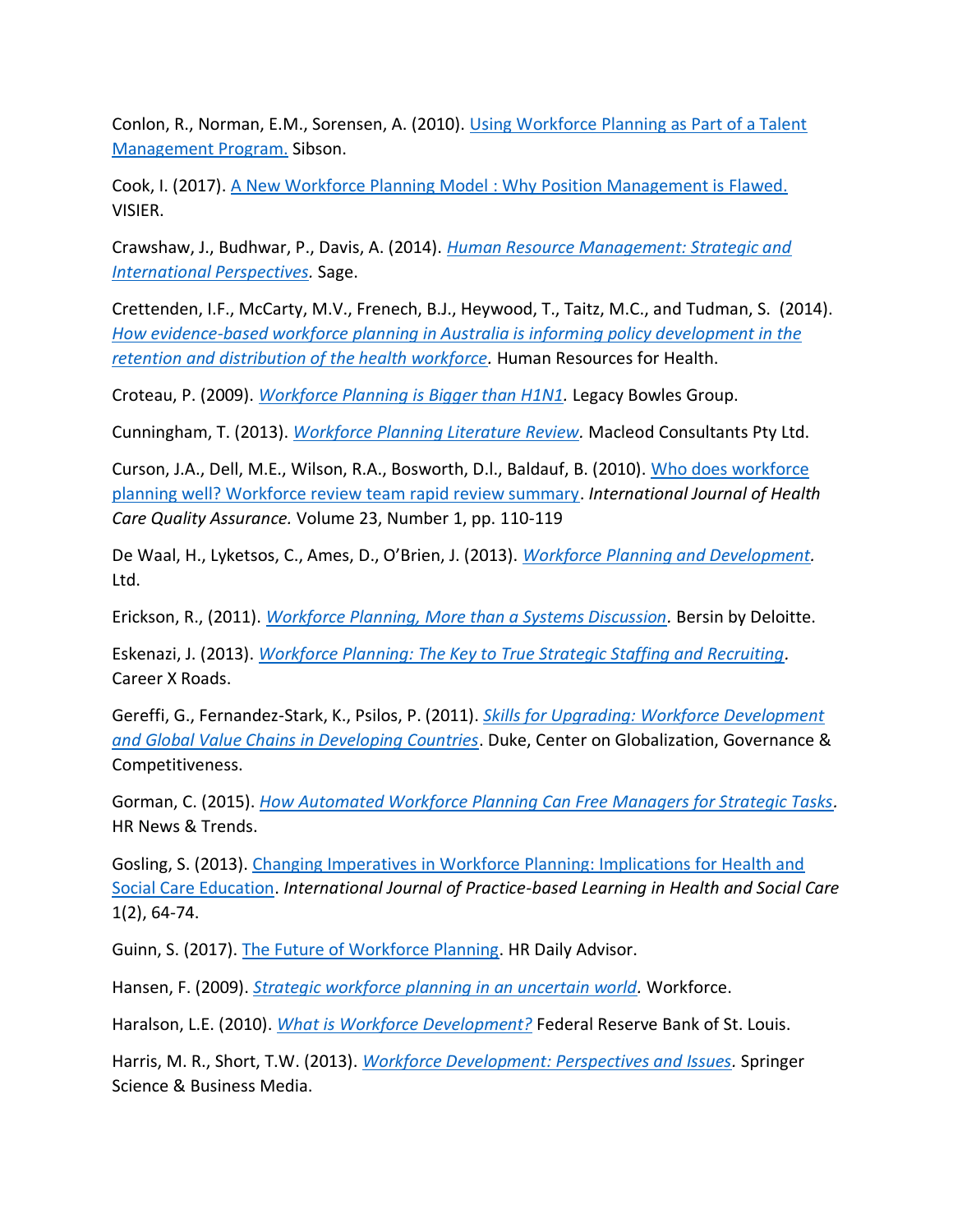Holmes, K. (2010). *[Human Resources Q & A: Workforce planning is part of strategic planning.](https://charityvillage.com/Content.aspx?topic=workforce_planning_is_part_of_strategic_planning#.VZa200bLkgV)*  Charity Village.

Hurst, K., Patterson, D.K. (2014). [Health and social care workforce planning and development](http://www.ncbi.nlm.nih.gov/pubmed/25252562) – [an overview.](http://www.ncbi.nlm.nih.gov/pubmed/25252562) *International Journal of Health Care and Quality Assurance.* 27(7): 562-72.

Hurst, K. (2006). [Primary and community care workforce planning and development.](http://www.researchgate.net/publication/6861907_Primary_and_community_care_workforce_planning_and_development) *Journal of Advanced Nursing.* 55(6): 757-69.

Huselid, M.A., and others (2005). ["A Players" or "A Positions"? The](https://hbr.org/2005/12/a-players-or-a-positions-the-strategic-logic-of-workforce-management) Strategic Logic of Workforce [Management.](https://hbr.org/2005/12/a-players-or-a-positions-the-strategic-logic-of-workforce-management) *Harvard Business Review.* Vol. 83(12) pp. 112-117

Hutson, M. (2006). *[Politics, jobs and workforce development: the role of workforce](http://dspace.mit.edu/handle/1721.1/37874)  intermediaries in buildin[g career pathways within Boston's health care industry](http://dspace.mit.edu/handle/1721.1/37874).* DSpace@MIT

Kelly, B., and Hirsch, W. (2012). *[Recommendations for a Successful Workforce Planning](http://www.mercer.com/content/dam/mercer/attachments/global/Talent/WSR_Dec11Jan12_Hirsch_and_Kelly.pdf)  [Program.](http://www.mercer.com/content/dam/mercer/attachments/global/Talent/WSR_Dec11Jan12_Hirsch_and_Kelly.pdf)* Workforce Solutions Review.

Kukulan, L. (2017). [Workforce Planning: A Forward Looking Approach](http://blog.clearcompany.com/workforce-planning-a-forward-looking-approach-to-getting-the-right-people-in-the-right-jobs) to Getting the Right [People in the Right Jobs.](http://blog.clearcompany.com/workforce-planning-a-forward-looking-approach-to-getting-the-right-people-in-the-right-jobs) ClearCompany.

Kulkarni, A. (2013). *[Workforce planning and facility utilization using a two-staged stochastic](http://scholarworks.rit.edu/cgi/viewcontent.cgi?article=6722&context=theses)  [recourse approach.](http://scholarworks.rit.edu/cgi/viewcontent.cgi?article=6722&context=theses)* Thesis. Rochester Institute of Technology.

Lajoie, J. (2011). *[Workforce Diversity Management in Ontario Municipalities.](http://localgovernment.uwo.ca/resources/docs/research_papers/2011/Lajoie2011.pdf)* The University of Western Ontario.

Lemoine, D., (2015). *Workforce planning [is Critical to Companies Ongoing Success.](http://mysuccesslab.com/workforce-planning-critical-companies-ongoing-success/)* Success Labs.

Louch, P. (2014). *Workforce planning [is essential to High-Performing Organizations.](http://www.shrm.org/hrdisciplines/technology/articles/pages/louch-workforce-planning.aspx)* Society for Human Resource Management, SHRM.

Maurer, R. (2017). [How to Improve Workforce Planning.](https://www.shrm.org/hr-today/news/hr-magazine/0317/pages/how-to-improve-workforce-planning--.aspx) *Society for Human Resource Management.*

O'Brien-Pallas, L., Birch, S., Baumann, A., and Tomlin Murphy, G. (2000). *[Integrating Workforce](http://www.who.int/hrh/documents/en/Integrating_workforce.pdf)  [Planning, Human Resources, and Service Planning.](http://www.who.int/hrh/documents/en/Integrating_workforce.pdf)* World Health Organization.

Othman, M. (2012). *[Integrating Worker Differences into Workforce Planning.](http://spectrum.library.concordia.ca/974670/)* Thesis. Concordia University, Montreal, Quebec, Canada.

Owen, S. (2006). *[Workforce planning for career stage professional development.](http://www.aare.edu.au/publications-database.php/5184/Workforce-planning-for-career-stage-professional-development)* Australian Association for Research in Education.

Pease, G. (2013). *[Planning and Analytics are not the same: Clarity prevents confusion,](http://www.hr.com/en/magazines/hr_strategy/december_2013_hr_strategy_planning/planning-and-analytics-are-not-the-same-clarity-pr_hppo0uch.html)  [miscommunication.](http://www.hr.com/en/magazines/hr_strategy/december_2013_hr_strategy_planning/planning-and-analytics-are-not-the-same-clarity-pr_hppo0uch.html)* HR Strategy and Planning Excellence.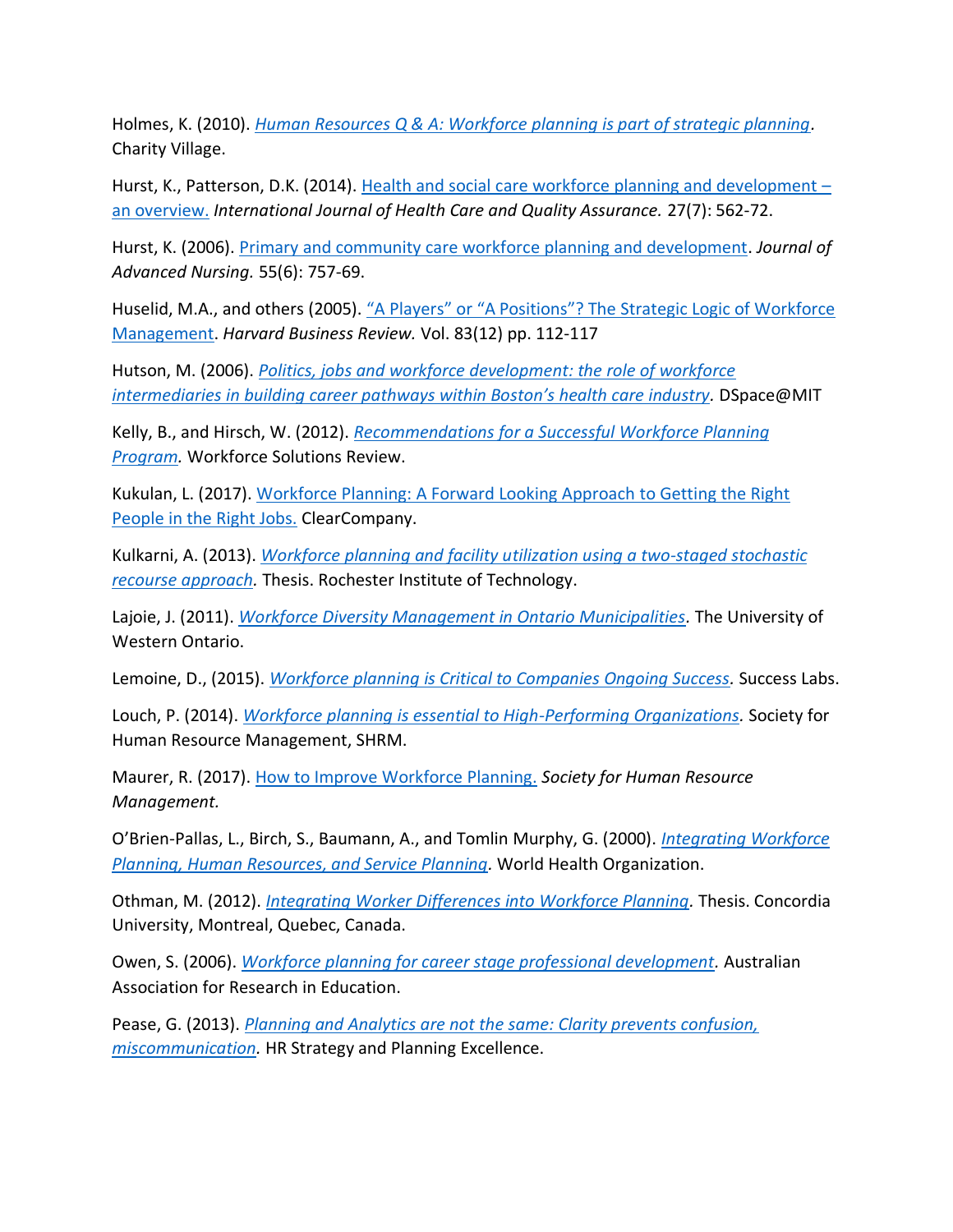Rivera, R.J., and Smolders, F. (2013). *[Operational Workforce Planning is Quietly Transforming](http://www.ihrimpublications.com/WSR_Online_Archives/WSR_AprMay13_Smolders_and_Rivera.pdf)  [HR.](http://www.ihrimpublications.com/WSR_Online_Archives/WSR_AprMay13_Smolders_and_Rivera.pdf)* Workforce Solutions Review.

Robert-Edomi, S. (2014). *[Workforce planning skills are not enough, says new report.](https://www.trainingjournal.com/articles/news/workforce-planning-skills-are-not-enough-says-new-report)* Training Journal.

*Ruse, D., and Jansen, K. (2009). [How Strategic Workforce Planning can Help you Thrive and Take](http://www.aruspex.com/PDF/articles/Aruspex_HowWorkforcePlanningCanHelpYouThrive.pdf)  [the Lead.](http://www.aruspex.com/PDF/articles/Aruspex_HowWorkforcePlanningCanHelpYouThrive.pdf)* Worldawork.

Ruwen, Q., (2011). [Workforce Planning over the Service Life Cycle.](http://pubsonline.informs.org/doi/pdf/10.1287/serv.3.1.22) *Service Science* 3(1): 22-40.

Scott, L., Buchanan, J., Bretherton, T. (2011). *[Better workforce planning: reflections on recent](http://www.industry.gov.au/skills/Publications/Documents/Better_Workforce_Planning_Paper-2011.pdf)  [experiences in Norway,](http://www.industry.gov.au/skills/Publications/Documents/Better_Workforce_Planning_Paper-2011.pdf) Singapore, the UK and the USA*. Skills Australia.

Shah, P. (2014). *[Why is workforce planning important for small business?](http://cciwa.com/about-us/CCI-News-Centre/Opinion-Pieces/opinion-pieces-articles/2014/11/24/why-is-workforce-planning-important-for-small-business)* CCI.

Sinclair, A. (2004). *[Workforce Planning: a literature review.](http://www.employment-studies.co.uk/system/files/resources/files/mp37.pdf)* Institute for Employment Studies.

Smith, T. (2012). *[Strategic Workforce Planning: Guidance & Back-Up Plans.](https://books.google.ca/books/about/Strategic_Workforce_Planning.html?id=pjW4J_19AqMC&redir_esc=y)* Numerical Insights LLC.

Stanek, J. *Workforce Planning for Labor Shortages.* [http://www.revolution](http://www.revolution-advisors.com/category/workforce-plan)[advisors.com/category/workforce-plan](http://www.revolution-advisors.com/category/workforce-plan) Revolution Advisors.

Sullivan, J. (2014). *[Do You Need Workforce Planning?](http://www.hcr.ca/pdfs/HCR_WorkforcePlanning.pdf)* HCR Personnel Solutions Inc.

Sullivan, J. (2009). *[Workforce Planning is Hot; Are You](http://www.eremedia.com/ere/workforce-planning-is-hot-are-you-lagging-behind/) Lagging Behind?* Monster.

Sultana, A., Ramya, A., Suvarchala, N., (2014). [A Study on Developing Competency of Workforce](http://www.ijird.com/index.php/ijird/article/viewFile/57737/45066)  [Planning.](http://www.ijird.com/index.php/ijird/article/viewFile/57737/45066) *International Journal of Innovative Research & Development.* Volume 3, Issue 12.

Syedain, H. (2010). *[Workforce planning: A force for good.](http://www.cipd.co.uk/pm/peoplemanagement/b/weblog/archive/2013/01/29/workforce-planning-a-force-for-good-2010-06.aspx)* CIPD

Suttcliffe, J. (2016). [Ready for a Brilliant New Year in HR? Read the Top Five Articles from the](https://www.linkedin.com/pulse/ready-brilliant-new-year-hr-read-top-five-articles-from-sutcliffe)  [Workforce Intelligence Blog.](https://www.linkedin.com/pulse/ready-brilliant-new-year-hr-read-top-five-articles-from-sutcliffe) VISIER.

The Conference Board of Canada. (2006). *[Strategic Workforce Planning. Forecasting Human](https://www.conference-board.org/topics/publicationdetail.cfm?publicationid=1203)  [Capital Needs to Execute Business Strategy.](https://www.conference-board.org/topics/publicationdetail.cfm?publicationid=1203)* The Conference Board of Canada.

Toner, P., (2011). *[Workforce Skills and Innovation: An Overview of Major Themes in the](http://www.oecd.org/innovation/inno/46970941.pdf)  [Literature.](http://www.oecd.org/innovation/inno/46970941.pdf)* OECD.

Van Riper, K. (2013). [The need for strategic IT workforce planning.](http://fcw.com/articles/2013/11/14/need-for-strategic-it-workforce-planning.aspx) FCW The Business of Federal Technology.

Vernez, G. (2007). *[Workforce Planning and Development Processes: A Practical Guide.](http://www.rand.org/pubs/technical_reports/TR408.html)* Rand Corporation.

Vorhauser-Smith, S. (2015). [Workforce Planning: The War Room of HR.](https://www.forbes.com/forbes/welcome/?toURL=https://www.forbes.com/sites/sylviavorhausersmith/2015/05/2) Forbes.